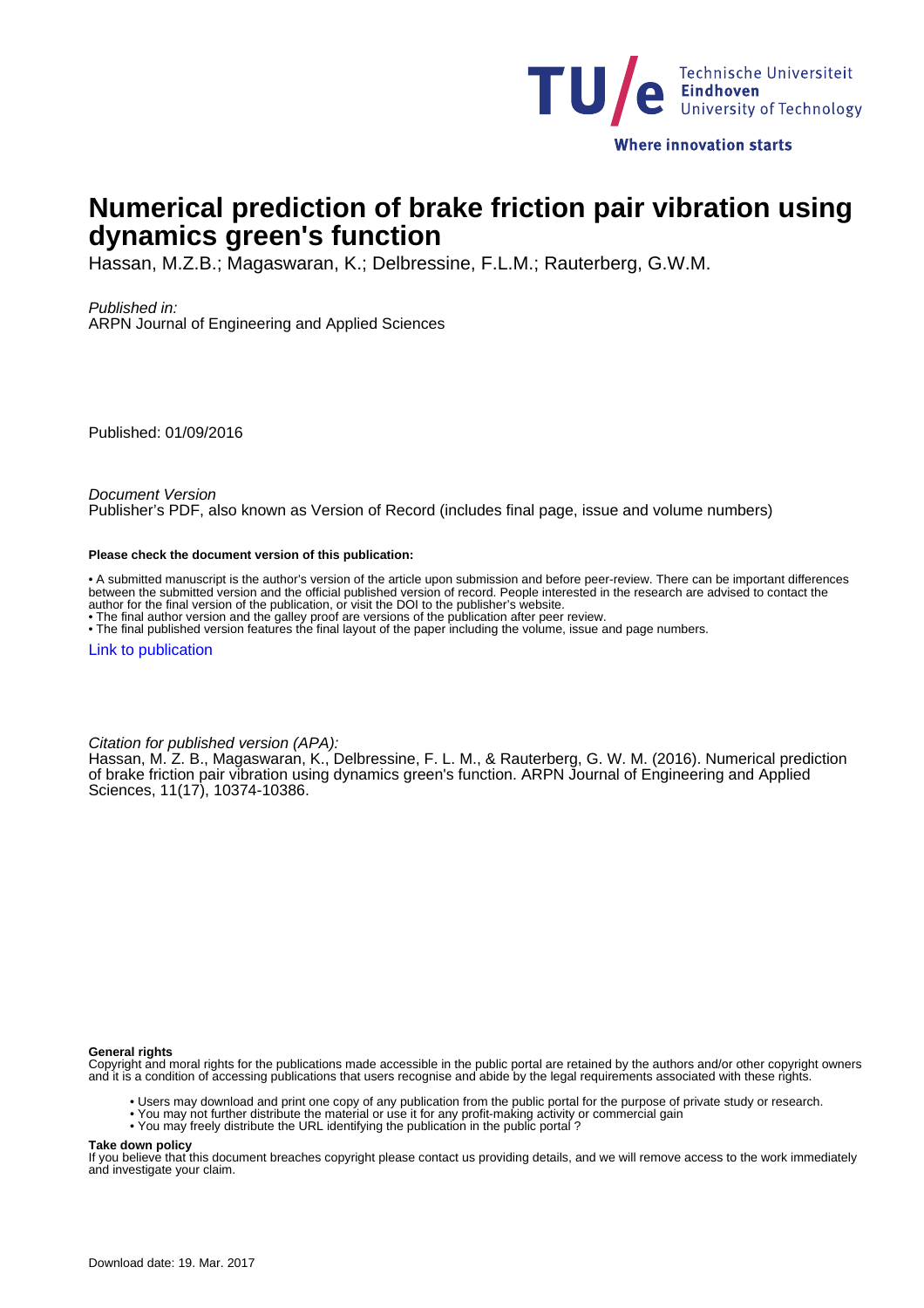

## NUMERICAL PREDICTION OF BRAKE FRICTION PAIR VIBRATION USING DYNAMICS GREEN'S FUNCTION

Muhammad Zahir Hassan $^{1, 2}$ , Kumaresan Magaswaran $^{3}$ , Frank Delbressine $^{1}$  and Matthias Rauterberg $^{1}$ <sup>1</sup>Department of Industrial Design, Eindhoven University of Technology, The Netherlands <sup>2</sup>Faculty of Engineering Technology, Universiti Teknikal Malaysia Melaka, Malaysia <sup>3</sup>School of Engineering, Computing and Built Environment, KDU Penang University College, Malaysia E-Mail: zahir@utem.edu.my

**ABSTRACT** 

The prediction capability of the brake system vibration is still unable to cover a broad range of frequencies. Current predictive models are contained within a particular range to cater for specific vibration types. Therefore, a numerical model which could make predictions in a broad spectrum range is required. The model presented in this paper is derived with such aim. The model is derived from the interaction between the friction pairs with the focus on the brake pad. The brake disc is simplified as a travelling sinusoidal wave. Where else, the brake pad is modelled as a Euler-Bernoulli beam with forces and distributed friction acting upon it. The Dynamic Green Equation applied in solving the derived friction pair equation. The outcome of the developed model predicted brake pad vibrational frequency coinciding accurately with brake dynamometer experimental results. Therefore, the validated model could be a viable prediction and study tool for various brake system parameters.

**Keywords:** braking noise, green's function, vibration, modelling.

#### **INTRODUCTION**

One of the most important criteria in automotive quality is the vehicle noise, vibration and harshness (NVH). Under the vast umbrella of NVH lies the issue of brake noise and vibration. Even though research of this problem is available in abundance, the predictive capability is still lacking [1]. A complete predictive model will be extremely useful in determining the dynamics of the brake system under various conditions and parameters [2]. Understanding the dynamics enables the engineer to test the desired braking parameters at its limit and identifying its critical limitations [3].

The brake system noise is audibly heard and vibration is physically sensed but both originate from vibrations. Some vibration which is audibly relevant is heard, some are felt and others are ignored by most vehicle passengers. Thus, the study of these phenomena as vibration, in general, gives a wider perspective. This is especially relevant when considering the vibrations of the low-frequency domain which is below 1 kHz. Noise such as groan and roughness and vibrations such as judder and chatter falls within this domain [4]. These vibrations are an intriguing problem as it occurs in a broad spectrum of frequencies thus, it's a challenge predicting these vibrations. Experiments are not deterministic due to the intermittent behaviour of the brake vibrations [5]. May it be the dynamometer experiment or real vehicle testing; repeatability of the results suffers greatly. Nevertheless, desired results are produced but the frequencies of the vibration tend to differ randomly.

The modelling of the brake system is important both as a predictive tool and a guide to understanding its underlying behaviour [1]. A proven model is useful in predicting frequencies of the brakes noise and vibration so that its characteristics can be evaluated early in the design phase itself and amendments could be made before production. The intermittent nature and of the brake noise and vibration demand for a numerical model that is capable of predicting all the frequencies that could occur in the system [6].

A viable brake system model should be derived based on its dynamics. The friction pair of brake pad and brake disc lies at the core of this dynamics. This is so due to the fact that the interaction between the friction pair produces the vibrations during braking [7]. Starting from the brake disc, it is said during vibration it behaves as a travelling sinusoidal wave [8]. Upon contact with the brake pad during braking, this behaviour will greatly influence on the motion of the brake pad. The contact is achieved due to the brake pressure applied by the brake pistons; this applied pressure would cause the brake pad to undergo deformation [9]. The experimental measurement of the brake pad static deformation shows a weakly linear behaviour [10]. A poorly linear means it would follow linear behaviour.

Referring to available literature, the brake system is commonly modelled as lumped rigid model together with other brake system components [11, 12, 13] these types of models studies the brake pad motion constituent of transverse motion or rotational motion or the combined motion of both. The deformation during vibration is neglected. To include deformation an elastic beam model could be adapted in brake system modelling as done by [13, 14]. The brake pad is a complicated element as it experiences multiple forces from various with at least more than one continuous variable. Thus, the partial differentials equations (PDE) are unavoidable in the model.

The PDE is also common in the beam equation. The usage of the dynamic green equation is a common practice in beam modelling [15, 16, 17]. Nevertheless, it is applicable to the brake pad modelling. The available literature shows that the green function is used in conditions where the beam is subjected to a single periodic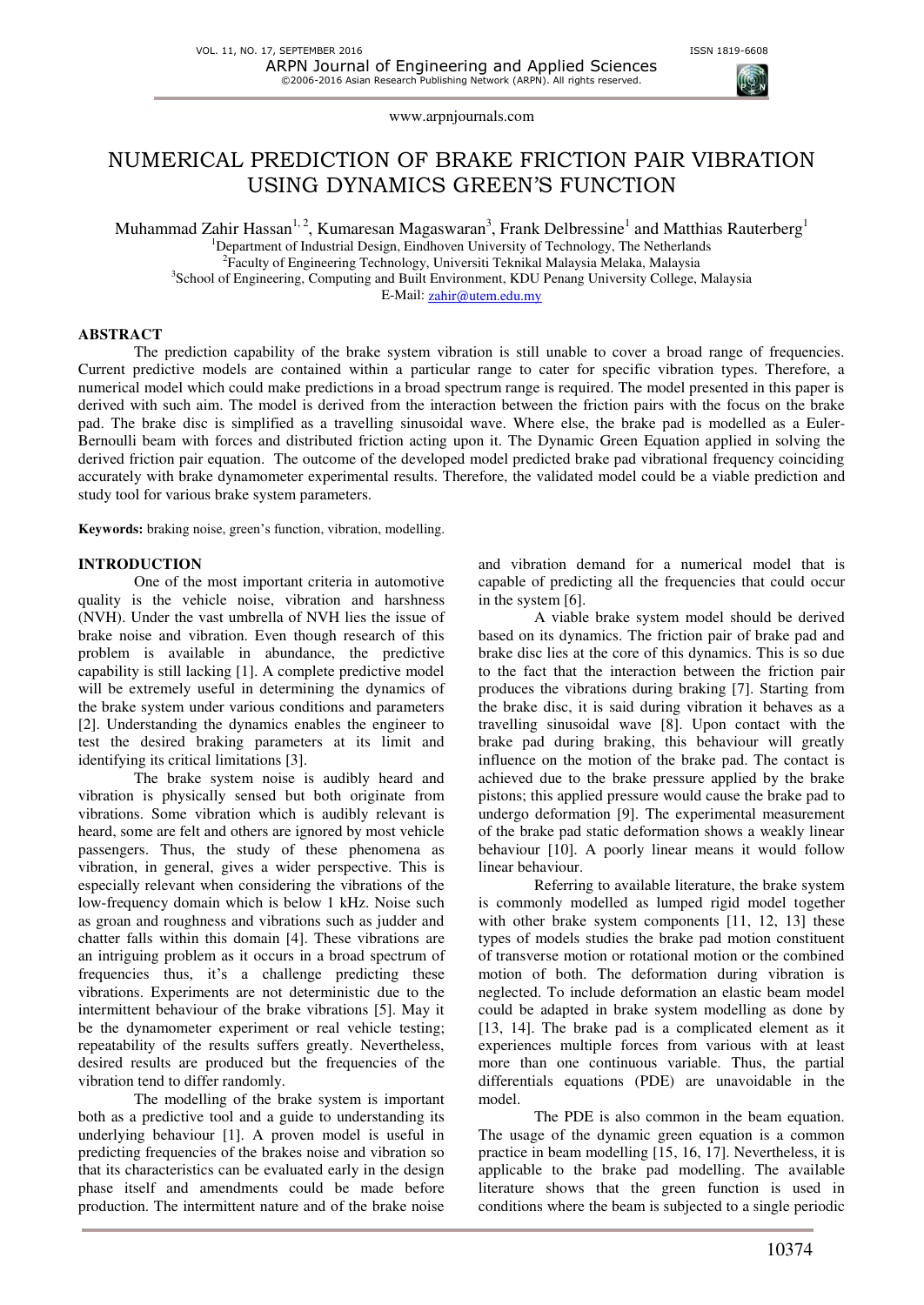

load may it be stationary or in motion but only acts at a single point at any given time. The case of the brake pad is more complicated where there are various loads in different directions and the distributed friction force to be taken into account. To the best knowledge of the authors, this type of application is yet to be found in the available literature.

As mentioned earlier, the interaction of the friction pair is what leads to the vibration, this interaction occurs at the point of contact of the friction pair. The friction pair forms a non-conformal elastic contact [18]. This implies the contact patch between the friction pair may vary due to the motion of the pad and disc. The formation of small patches produces more noise than large contact patches and the size of the contact patches increase with brake pressure [19]. Another study also regarding contacts suggested that the rotation of the disc caused the shifting of the brake centre of pressure which increased the propensity of noise [20]. These contact patches are where the friction force is produced. This suggests that the friction force distribution is not evenly distributed along the contact points of the friction pair. The friction force plays another role in brake system vibration which is to act to bind the motion of the brake pad and brake disc during contact [21]. This is called the mode coupling phenomena.

This paper attempts to model the behaviour of the brake pad during braking with the focus placed on the brake pad motion from the model vibrations frequencies that arise during braking can be identified. All the obtained frequencies are vibrational characteristics of the brake pad, but not all will be relevant to audible noise as some may be a sensible vibration. It is up to the user's interest to which frequency range is relevant depending on the noise or vibration types analysed by the user.

#### **METHODOLOGY**

#### **The friction pair modelling: Disc brake**

The disc and pad act as a coupled system during braking; this causes the pad and disc to be excited and vibrate in a couple. The disc not only vibrates but also rotates at the same time. This brings to the assumption that the vibration of the disc acts as a travelling wave due to the rotation of the disc. The rotation of the disc,  $w_d$  is a

rotational harmonic motion with amplitude,  $X$  and rotational frequency of  $w_1$ , where else, t is the time component of the equation.

$$
w_d = X \cos w_1 \ t \tag{1}
$$

The amplitude of mentioned motion in equation (1) is the vibration amplitude of the disc during rotation which is represented by equation (2). The disc vibrates at amplitude A at frequency,  $w_2$ . The disc carries certain number of the vibration waves,  $k$  which excites the brake pad at points,  $x$  along the length of the brake pad.

$$
X = A \sin(kx - w_2 t) \tag{2}
$$

The culmination of the disc rotation and the disc vibration leads to equation (3).

$$
w_d = A \sin(kx - w_2 t) \cos w_1 t \tag{3}
$$

The wave number,  $k$  is calculated using equation (4)

$$
k = \frac{2\pi}{\lambda},\tag{4}
$$

where,  $\lambda$  is the wavelength. Equation (3) shows that the brake disc vibrational amplitude and its frequency must be known to compute the equation.

An experimental modal analysis (EMA) is performed on the brake disc to estimate these parameters. The EMA on the disc is conducted under free-free boundary condition. The EMA results are presented in Figure-1. The EMA frequency spectrum shows the frequencies and amplitudes which the brake disc is most likely to vibrate at given excitation. The higher the peak the more like it is to vibrate. Thus eight highest peaks frequency and amplitude are extracted from the EMA results for the computation of equation 3.



**Figure-1.** Experimental modal analysis of brake disc.

The extracted frequencies and amplitudes are shown in Table-1. The frequencies and amplitudes are numerically labelled with a prefix, *n* for ease of reference. Each frequency and amplitude pair will produce a sinusoidal wave and during actual running and braking operation all these waves superposition and acts as a single excitation. This behaviour is mathematically expressed in equation (5). This equation was computed with 4 different disc rotation frequencies R1 to R4. The rotational frequencies used in the simulation is shown in Table-2. The computation of equation (5) reveals the oscillation of the brake disc as a function of time. A fast Fourier transformation (FFT) is performed to identify the frequencies of the oscillation. From the FFT spectrum, peak frequencies are extracted and matched to the EMA frequencies.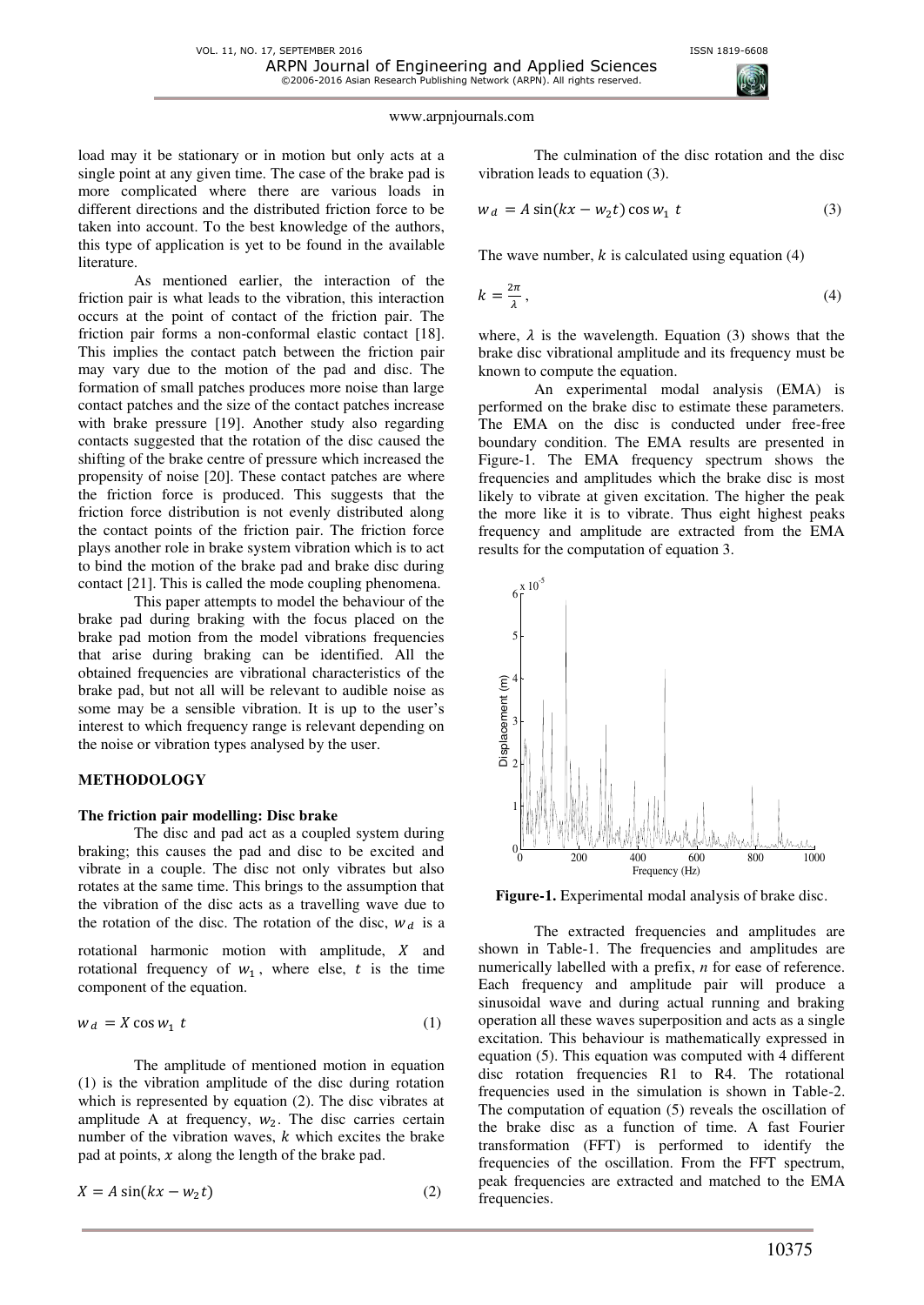| n | <b>Frequency</b> (Hz) | Amplitude (m) |
|---|-----------------------|---------------|
| 1 | 157.5                 | 5.85E-05      |
| 2 | 295.5                 | 2.89E-05      |
| 3 | 390.0                 | 1.59E-05      |
| 4 | 437.0                 | 1.16E-05      |
| 5 | 492.5                 | 4.22E-05      |
| 6 | 625.0                 | 1.57E-05      |
| 7 | 790.0                 | 1.49E-05      |
| 8 | 880.0                 | 1.57E-05      |

**Table-1.** Frequencies and amplitude pairs from EMA resullts.

Figure-2(a) to Figure-2(d) shows the timed oscillation of the brake disc and Figure-3(a) to Figure-3(d) shows the frequency spectrum of the oscillations for rotational frequencies R1 to R4 respectively. A combination of the frequency spectrum shown in Figure- $3(a)$  to Figure-3(d) is made to show the effect of the increasing rotational frequency. By looking at Figure-4 the increase of the rotational speed caused the entire spectrum to shift to a higher frequency. This is a crucial observation, if the shifting of the frequency hits the resonance frequency of any brake system component, a high amplitude vibration would be produced.

During braking, rotational speed changes continuously, therefore momentarily a resonant frequency could be hit and vibration may be felt by the passenger. This may be one of the reasons for the intermittent behaviour of the brake system vibration.

$$
\sum_{n=1}^{10} w_d = A_n \sin(k_n x - w_2 t) \cos w_1 t \tag{5}
$$

**Table-2.** Rotational frequencies used for computation.

|                | <b>Rotational frequencies (rad/s)</b> |
|----------------|---------------------------------------|
| R <sub>1</sub> | 83.77                                 |
| R <sub>2</sub> | 104.72                                |
| R <sub>3</sub> | 115.19                                |
| R4             | 125.66                                |

The number of waves contained in the brake disc during vibration is half of the mode order of the frequency the disc is vibrating. The wavelength of these waves are dependent on the brake disc diameter which is 0.237 m. for example, at the  $1<sup>st</sup>$  mode, the brake discs will contain half a wave, thus, that wavelength will be twice the diameter of the brake disc. The modes of the probable vibration, the number of waves and the corresponding wavenumber is shown in Table-3. These wavenumbers are incorporated in the equation (4) during the simulation.

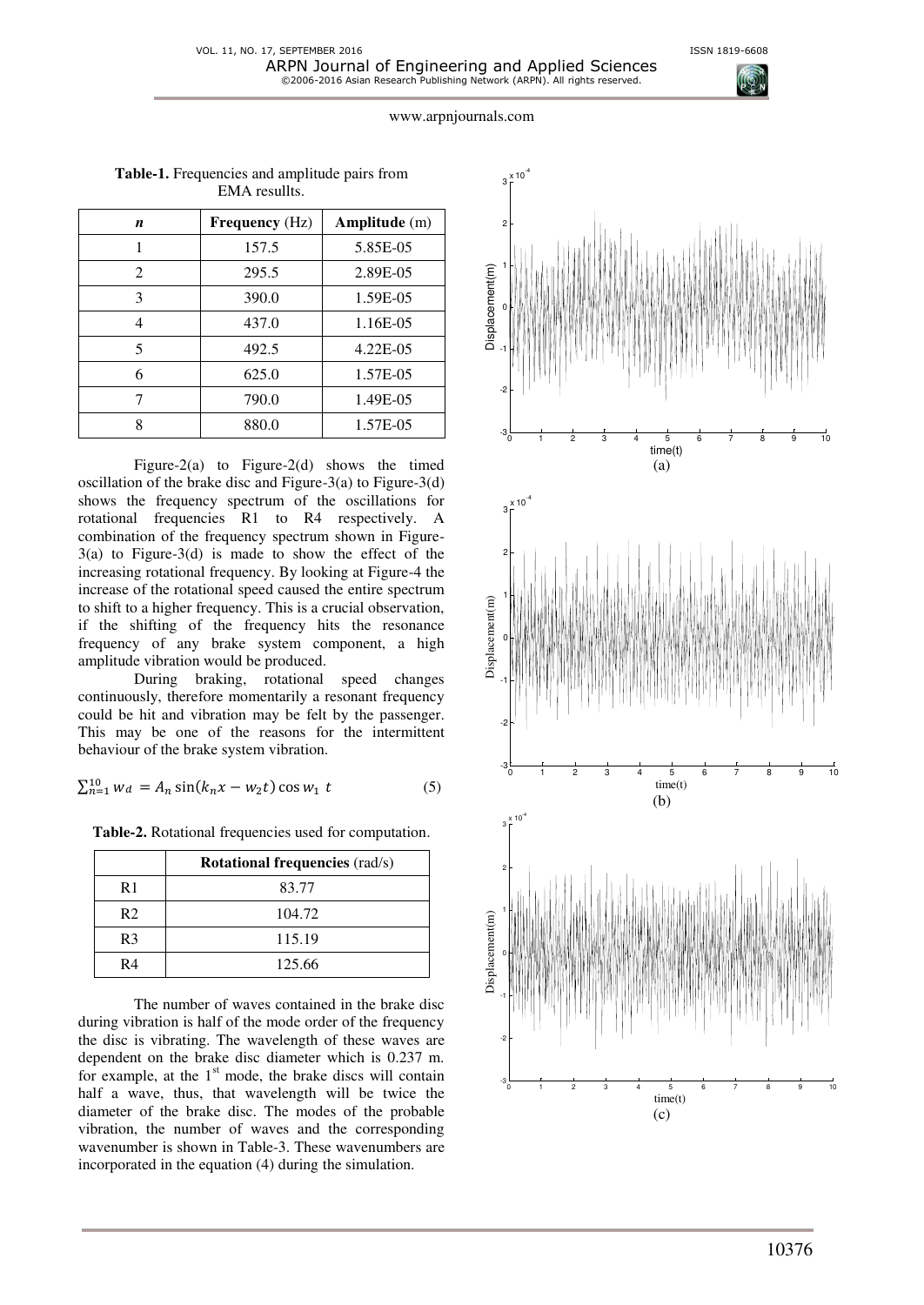VOL. 11, NO. 17, SEPTEMBER 2016 **ISSN 1819-6608** ARPN Journal of Engineering and Applied Sciences ©2006-2016 Asian Research Publishing Network (ARPN). All rights reserved.



**Figure-2.** Brake disc oscillation for rotational frequency (a) R1 (b) R2 (c) R3 and (d) R4.





**Figure-3.** Frequency spectrum for rotational frequency (a) R1 (b) R2 (c) R3 and (d) R4.

The accuracy of each simulated frequency is calculated in reference to the EMA results. This is shown in Table-4. Again the frequencies are labelled numerically with a prefix, *n*. To show the accuracy visually, a plot is made. This plot is shown in Figure-5. It could be seen that the simulations are high in accuracy. Thus, the disc model may it be simple but it is sufficient enough to be used together with a brake pad model.

10377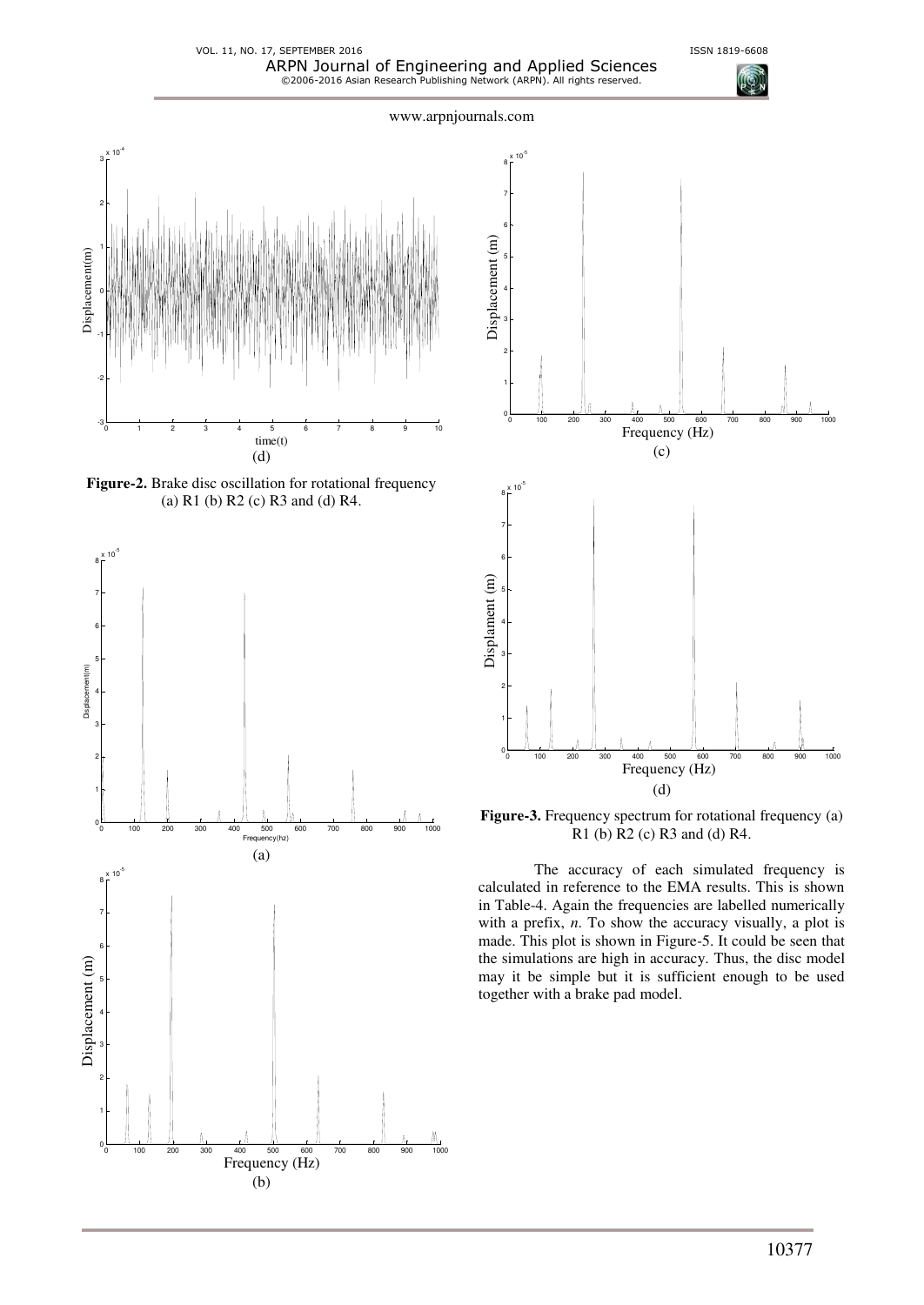| N              | Mode | <b>Number</b><br>of<br>waves | Wavelength,<br>λ | Wave<br>number,<br>K |
|----------------|------|------------------------------|------------------|----------------------|
| 1              | 1    | 0.5                          | 0.47             | 13.25                |
| $\overline{2}$ | 3    | 1.5                          | 0.15             | 39.77                |
| 3              | 5    | 2.5                          | 0.09             | 66.28                |
| 4              | 6    | 3.0                          | 0.07             | 79.54                |
| 5              | 7    | 3.5                          | 0.06             | 92.80                |
| 6              | 8    | 4.0                          | 0.05             | 106.05               |
| 7              | 9    | 4.5                          | 0.05             | 119.31               |
| 8              | 10   | 5.0                          | 0.04             | 132.57               |

**Table-3.** Rotational frequencies used for computation.

| <b>Table-4.</b> Accuracy calculation of simulated frequencies |
|---------------------------------------------------------------|
| based on EMA frequencies.                                     |

|   | <b>Extracted frequencies (Hz)</b> |               |                |                |                |
|---|-----------------------------------|---------------|----------------|----------------|----------------|
| n | <b>EMA</b>                        | $\mathbf{R}1$ | R <sub>2</sub> | R <sub>3</sub> | R <sub>4</sub> |
| 1 | 157.5                             | 127.14        | 131.25         | 120.48         | 133.30         |
| 2 | 295.5                             | 220.99        | 211.87         | 231.73         | 215.33         |
| 3 | 390.0                             | 354.78        | 285.05         | 383.49         | 348.66         |
| 4 | 437.0                             | 432.71        | 420.41         | 471.68         | 436.81         |
| 5 | 492.5                             | 488.06        | 504.49         | 539.35         | 574.21         |
| 6 | 625.0                             | 566.01        | 635.74         | 670.60         | 705.46         |
| 7 | 790.0                             | 760.84        | 830.56         | 865.43         | 799.80         |
| 8 | 880.0                             | 955.66        | 885.93         | 943.35         | 900.29         |



**Figure-4.** Combined frequency spectrum for all rotational frequency.



**Figure-5.** Accuracy plot of simulation and EMA.

#### **The friction pair modelling: Brake pad**

The brake pad mathematical modelling is done based on the friction pair diagrams shown in Figure-6. The forces mentioned earlier are derived and imposed on the brake pad. Referring to Figure-6, the piston imposes force on two points on the brake pad which is point  $x_a$  and  $x_b$ . The normal force,  $F_n$ , is expressed mathematically in equation (6) as a function of pressure, p, piston area,  $A_p$ and the delta Dirac function,  $\delta$  which is to impose this force at specific points.

$$
F_n = pA_p[\delta(x - x_a) + \delta(x - x_b)]
$$
\n(6)

Next is the dynamic normal force,  $F(x, t)$ . This force is modeled by using the Hooke's law. During braking the pad experiances deformation due to the braking force and the motion of the disc. Equation (7) expresses this behaviour as the product of pad stiffness coeficient,  $k_p$  and the difference of disc motion,  $w_d$  and brake pad motion,  $W_h$ .

$$
F(x,t) = k_p(w_d - w_b)
$$
\n<sup>(7)</sup>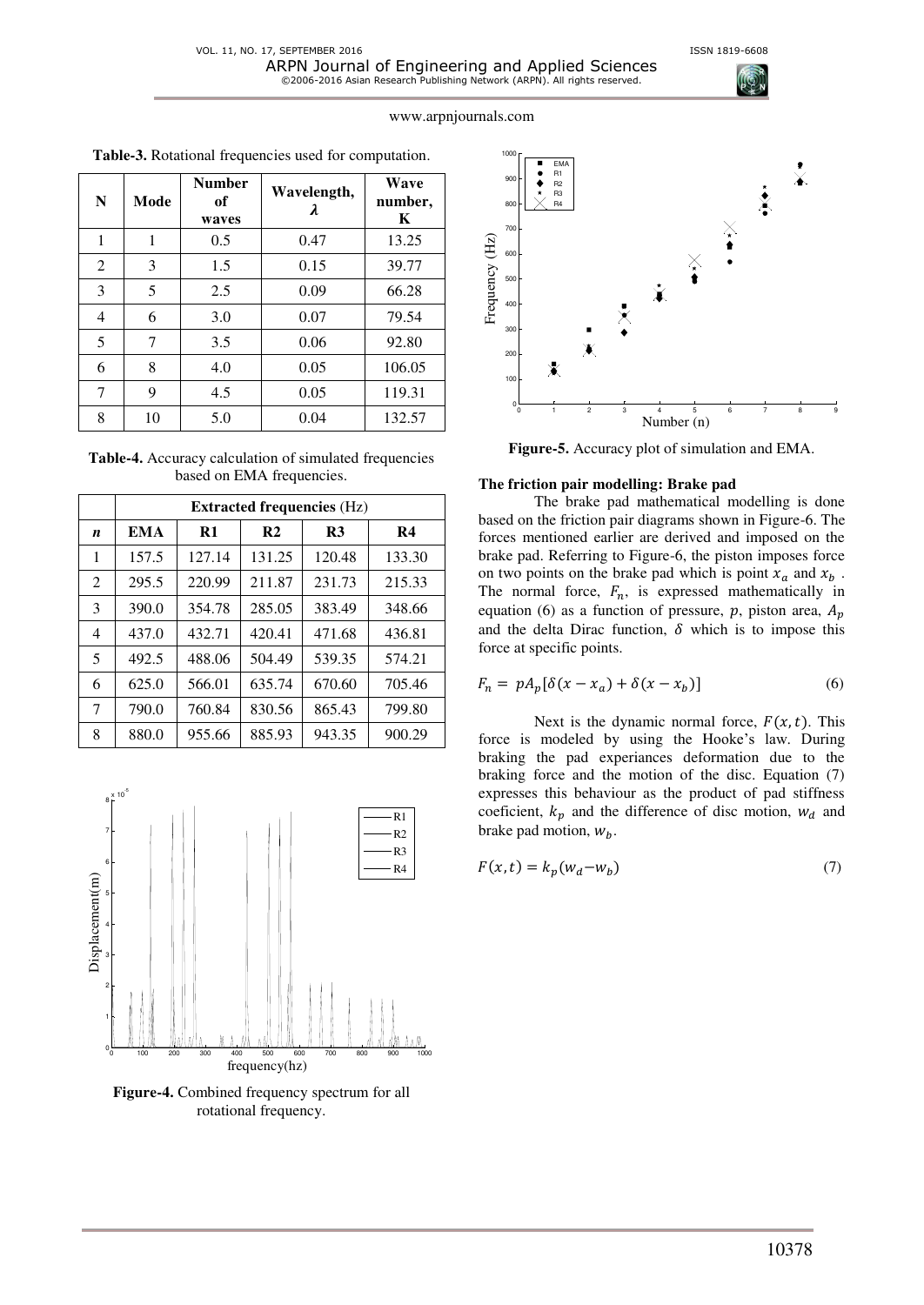

**Figure-6.** Schematic view of the friction pair used in modelling.

Assuming the disc and pad are always in contact, the Pasternak foundation model [22] is employed to add the shear force,  $F_s$  to the model. Equation (8) defines the shear force where  $K_G$  is the shear modulus of the brake pad.

$$
F_s = -K_G \frac{\partial^2 (w_d - w_b)}{\partial x^2} \tag{8}
$$

From the dynamic normal force and the shear force, the damping could be defined. The damping force would the dynamic damping force,  $F_d$  and the shear damping force,  $F_{ds}$ . The damping would be the time derivative of the forces with the introduction of the damping constant,  $c_d$ , and shear damping constant,  $c_{ds}$ . This is shown in equation (9) and equation (10).

$$
F_d = c_d \frac{\partial (w_d - w_b)}{\partial t} \tag{9}
$$

$$
F_{ds} = c_{ds} \frac{\partial^3 (w_d - w_b)}{\partial t \partial x^2}
$$
 (10)

The friction force which acts along the contact point of the friction pair is the product of the brake pad friction coefficient and the total forces acting on the brake pad. The friction coefficient used in the simulation model



#### www.arpnjournals.com

is a constant of 0.35 which was obtained from the manufacturer of the actual brake system, that is also used in the present experiment.

To spread the friction force,  $F_f$  along the contact points of the brake pad the total force,  $F<sub>T</sub>$  is integrated. The upper limit of this integral is the length of brake pad,  $L$  and the lower limit is the arbitrary point,  $u$ .

$$
F_f = -\mu \int_u^L F_T \, du \tag{11}
$$

The brake pad is modelled as a beam, thus, the final equation is expressed in equation (12). The Euler-Bernoulli beam theory is adapted where the brake pad properties such as pad density,  $\rho$ , pad cross-section area,  $A_{cs}$ , pad young modulus, E, and pad moment of inertia, I.

$$
\rho A_{cs} \frac{\partial^2 w_b}{\partial t^2} + \text{EI} \frac{\partial^4 w_b}{\partial x^4} = p A_p [\delta(x - x_a) + \delta(x - x_b)] +
$$
  
\n
$$
k_p (w_d - w_b) - K_G \frac{\partial^2 (w_d - w_b)}{\partial x^2} + c_d \frac{\partial (w_d - w_b)}{\partial t} +
$$
  
\n
$$
c_{ds} \frac{\partial^3 (w_d - w_b)}{\partial t \partial x^2} - \int_u^L F_T du
$$
 (12)

To solve equation 12, the dynamic green's equation is used. According to Dynamic Green formulation for the brake pad motion,  $w_b$ , can be expressed in equation 13 as a function of the green's function and forces acting on the brake pad. The green's function is then expressed in equation 14.

$$
w_b = G(x, u)F_T
$$
\n
$$
A_1 \cos qx + A_2 \sin qx
$$
\n
$$
+ A_3 \cosh qx + A_4 \sinh qx
$$
\n
$$
G(x, u) = \begin{cases} \n(0 \le x \le u) \\ \nB_1 \cos qx + B_2 \sin qx \\ \n+ B_3 \cosh qx + B_4 \sinh qx \n\end{cases}
$$
\n(13)

$$
(u \le x \le L) \tag{14}
$$

The frequency parameter separation constant,  $q$  is derived from the Euler- Bernoulli beam equation which is expressed in equation (15).

$$
\rho A_{cs} \frac{\partial^2 w_b}{\partial t^2} + EI \frac{\partial^4 w_b}{\partial x^4} = 0 \tag{15}
$$

For normal mode oscillations, the brake pad can be expressed as a simple harmonic motion as in equation (16) where  $X(x)$  the amplitude function is and  $w_n$  is the brake pad natural frequency.

$$
w_b(x,t) = X(x)\cos w_n t\tag{16}
$$

The second and fourth derivatives are substituted in equation (16) appropriately giving rise to equation (17). Rearranging the equation (17) enables the deployment of the general solution of the homogeneous equation for normal mode oscillations.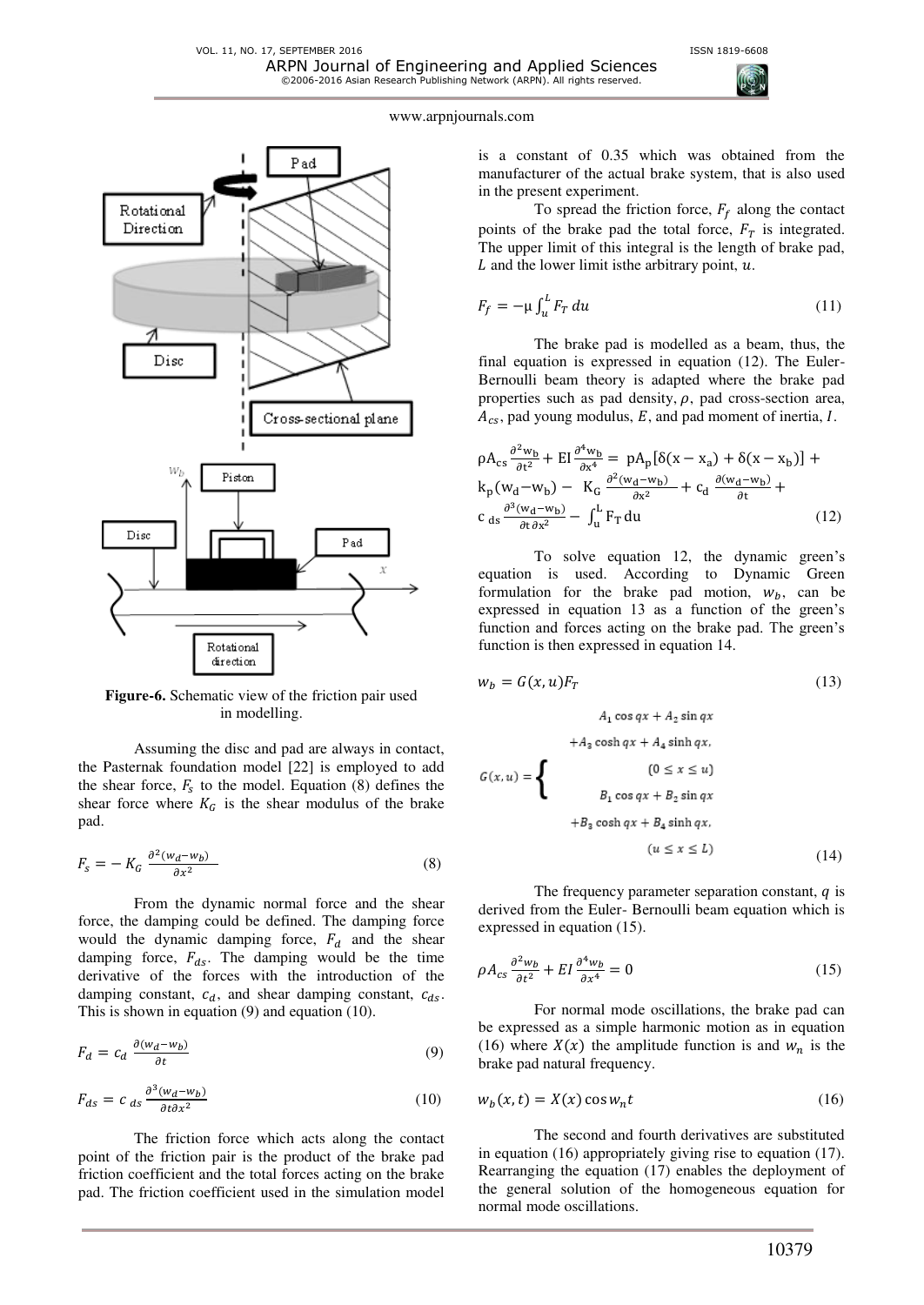

$$
\rho A_{cs} X(x) w_n^2 + EI \frac{d^4 X(x)}{dx^4} = 0
$$
  

$$
q^4 X(x) + \frac{d^4 x(x)}{dx^4} = 0,
$$
  
where 
$$
q^4 = \frac{w^2 A_{cs}}{EI}
$$
 (17)

The constants  $A_1$  to  $A_4$  and  $B_1$  to  $B_4$  is obtained by satisfying three conditions, first is the boundary conditions at the ends of the brake pad, second is the displacement, acceleration and moment continuity condition at  $x = u$  and third is the shear force discontinuity at  $x = u$ . During braking the brake pad under goes bending motions [23], thus the boundary conditions at the end of the brake pads are free. This means that there is no bending moment and shear force at the free end. These are expressed mathematically in equation 18(a) to equation 18(d). The second order derivation with respect to  $x$  of the green's function in equation (14) is the bending moment where else the third derivative is the shear force.

$$
G''(0, u) = 0 \tag{18a}
$$

$$
G''(L, u) = 0 \tag{18b}
$$

$$
G^{\prime\prime\prime}(0,u) = 0\tag{18c}
$$

$$
G^{\prime\prime\prime}(L,u) = 0\tag{18d}
$$

The green function has two parts, one for the  $x$ coordinates after and another for before the arbitrary point,  $u$ , but at the arbitrary point both part of the function must agree to each other in terms of displacement, acceleration and bending moment.

$$
G(u^+, u) = G(u^-, u)
$$
 (19a)

$$
G'(u^+, u) = G'(u^-, u)
$$
 (19b)

$$
G''(u^+, u) = G''(u^-, u)
$$
 (19c)

The shear force is discontinuous with magnitude one at the arbitrary point for the green function.

$$
EI[G'''(u^+, u) - G'''(u^-, u)] = 1
$$
\n(20)

The simulation is carried out in a closed-loop manner as can be seen in Figure-7. The forces acting on the brake pads are produced from the motion difference between the disc and pad.



**Figure-7.** Simulation flows diagram.

These forces are incorporated into the green formulation to deduce the pad motion,  $W_h$  which in return is fed back in the loop. This is made as such so that the pad motion at any given time is influenced by the previous state of the system. Therefore, a continuous dynamic simulation close to real time system behaviour can be achieved. The brake dynamometer used to conduct the experimental testing to validate the simulation is shown in Figure-8.



**Figure-8.** Overview of the brake dynamometer.

#### **RESULTS AND DISCUSSIONS**

The simulation directly will produce results for the brake pad motion from  $x = 0$  to  $x = L$  due to the forces acting at point,  $u$ . These results are super positioned from  $u_1$  to  $u_{18}$  to create the reaction of distributed forces on the brake pad. The selected arbitrary point  $u$  is tabulated in Table-5 and the parameter used to simulate the model is shown in Table-6. As done with the brake disc results, the FFT is utilised to identify the frequencies of the vibration that occurred during operation.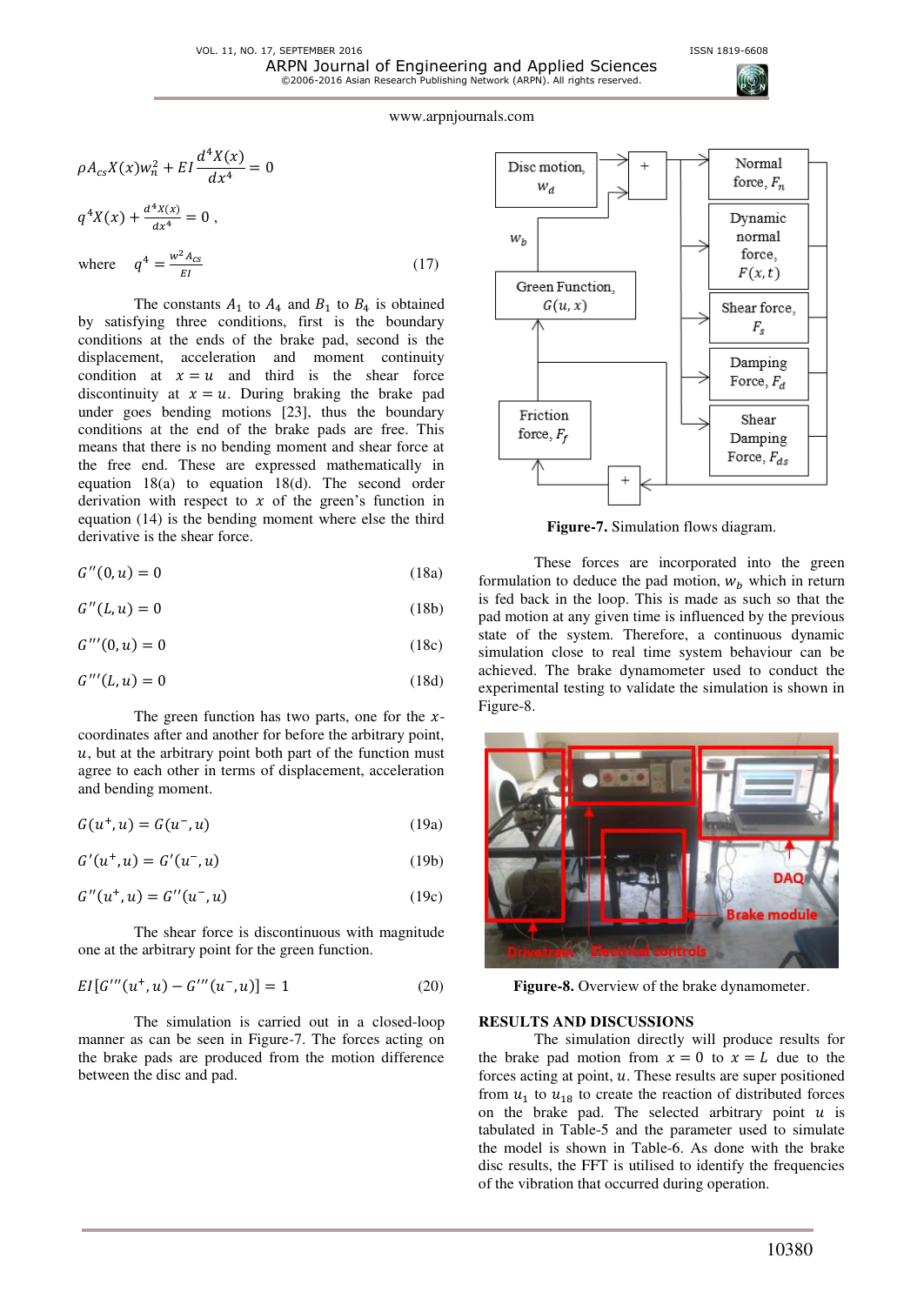

| $\boldsymbol{u}$      | Point position on $x$ -axis |
|-----------------------|-----------------------------|
| $u_1$                 | $\boldsymbol{0}$            |
| u <sub>2</sub>        | 0.004                       |
| $u_3$                 | 0.008                       |
| $\boldsymbol{u}_4$    | 0.012                       |
| $u_{\rm 5}$           | 0.016                       |
| $\boldsymbol{u}_6$    | 0.020                       |
| $u_7$                 | 0.024                       |
| $u_{\rm 8}$           | 0.028                       |
| $u_{9}$               | 0.032                       |
| $u_{\rm 10}$          | 0.036                       |
| $\boldsymbol{u}_{11}$ | 0.040                       |
| $\boldsymbol{u}_{12}$ | 0.044                       |
| $u_{13}$              | 0.048                       |
| $\boldsymbol{u}_{14}$ | 0.052                       |
| $u_{\rm 15}$          | 0.056                       |
| $u_{16}$              | 0.060                       |
| $u_{\rm 17}$          | 0.064                       |
| $u_{\rm 18}$          | 0.068                       |

The FFT diagrams are shown for all the selected rotational speed in Figure-9(a) to Figure-9(d). These frequencies are compared to an experimental brake dynamometer results which are shown in Figure-10(a) to Figure-10(d). The error of the simulation frequencies comparing to the dynamometer experiment is calculated and tabulated in Table-7 and detail in Figure-11.

| <b>Constants</b>                            | <b>Value</b>   |
|---------------------------------------------|----------------|
| Points where piston force is applied, $x_a$ | 0.023          |
| Points where piston force is applied, $x_h$ | 0.053          |
| Brake pressure (kPa)                        | 90             |
| Piston area $(m2)$                          | 0.025          |
| Pad stiffness coeficient $(N/m/m^2)$        | $0.18x10^{11}$ |
| Pad damping constant (Ns/m)                 | 1350           |
| Length of brake pad (m)                     | 0.068          |
| Pad mass (kg)                               | 0.8            |
| Pad density (kgm <sup>-3</sup> )            | 2798           |
| Pad cross-section area $(m2)$               | 0.157          |
| Pad young modulus (Pa)                      | $2.432x10^{9}$ |
| Pad moment of inertia $(m4)$                | 0.049          |
| Friction coefficient                        | 0.350          |

The simulation produces frequencies in a broad range. The frequency peaks from the simulation show harmonic behaviour. This is evident in Figure-9(a) to Figure-9(d). The harmonic pattern is closely related to the distributed friction force and the nature of the contact. The distributed friction force on the brake pad acts as an excitation force along the contact points of the friction fair. This means that the brake pad is being excited simultaneously along the contacting surface of the friction pairs. The simultaneous excitation coupled with the rotation of the disc produces the harmonics. Each point on the brake pad is excited by the friction force upon contact; the motion of the brake pad due to the excitation is transferred to the disc, this is called the mode coupling phenomena. Due to the rotation of the disc, this motion is transferred to the next point on the brake pad at the same time this point is already in an excited state due to the contact. This phenomenon occurs along the contact points continuously. Thus, the system gets more and more excitation energy and it's being excited continuously. This causes the brake pad to vibrate in a broad frequency harmonically.

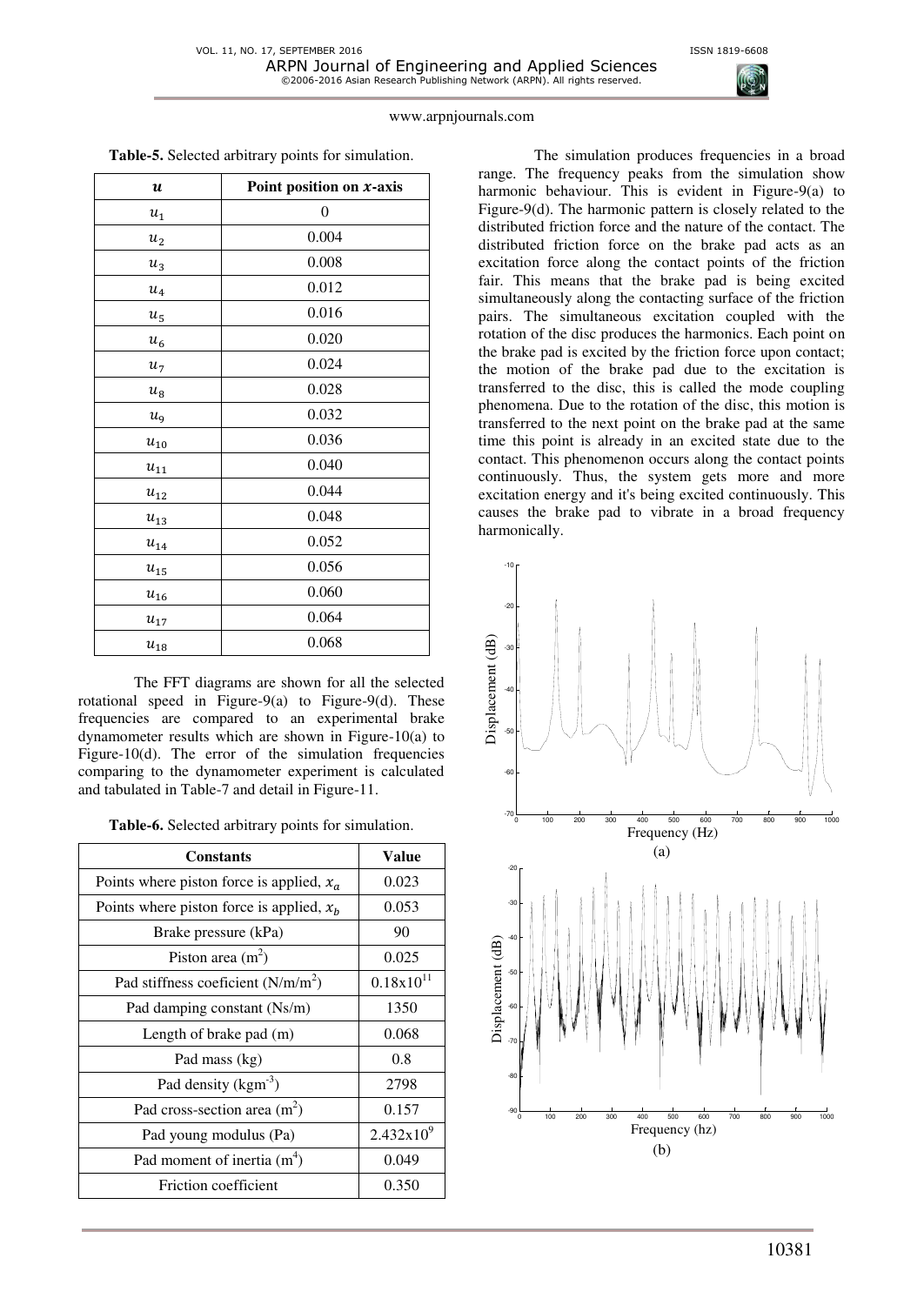$\sqrt{2}$ 

VOL. 11, NO. 17, SEPTEMBER 2016 **ISSN 1819-6608** ARPN Journal of Engineering and Applied Sciences ©2006-2016 Asian Research Publishing Network (ARPN). All rights reserved.



**Figure-9.** FFT plot for rotational frequency (a) R1, (b) R2, (c) R3 and (d) R4.

(d)





**Figure-10.** Dynamometer results for rotational speed (a) R1 (b) R2 (c) R3 (d) R4.

10382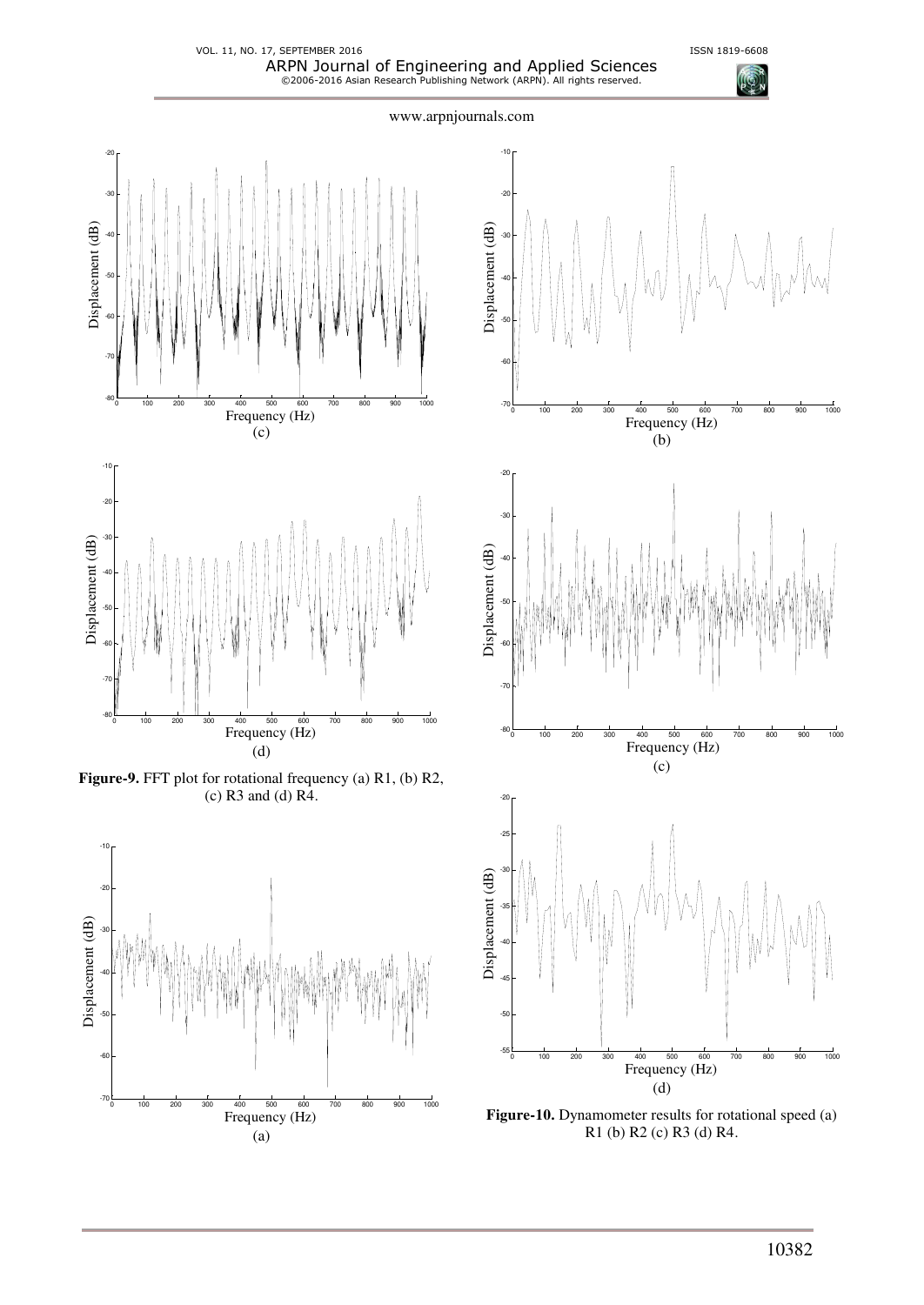

The results analysis shows that the simulation produced the brake pad vibration frequencies in high accuracy relative to the brake dynamometer results. This is evident in Figure-11. In average the simulation frequency differs about 5% from the experiment but for the rotational speed R1, a large deviation can be seen. The first prediction frequency is way off; the possible explanation is due to the intermittent nature of the brake vibration. A vibration at a certain frequency is not always noticeable all the time. The captured frequency from the experiment at that specific moment did not yield the frequency predicted by the model. Thus, the closest possible frequency was selected which comparatively resulted in a large error.

Even though all the other predictions are accurate, this inconsistency stresses the dynamic nature of the brake vibration, due to the dynamic characteristics of the normal force, all the other forces which are derived from this force behaves in a dynamic way. This dynamic interconnection brings a sense of randomness to the excitation force at any given time. This is the reason repeatability brake vibration measurements are difficult to produce. Here is where the derived model shows its capabilities by producing all the possible frequencies of which the vibration could occur. This can be seen especially in the rotational speed R4 where the experiment only yielded three noticeable frequencies but the modelling predicted a broad range of frequencies which is possible to occur at that speed. None the less the frequencies obtained from the experiment were simulated in high accuracy. Through experiment, only a few frequencies were observed, thus, the comparison was made with those visible frequencies to assess the model's prediction capabilities.

Predicting and identifying the vibration frequencies that occur in the brake system is the first step in reducing the brake system vibration. One of the methods is the usage of finite element model to extract eigenvalues to identify the natural frequency of the brake system at a specific time during operation. The next step is the parametric analysis to identify the propensity of the vibration and make necessary modification to eliminate the vibration.

**Table-7.** Experimental and simulation frequencies with its errors.

| <b>Speed</b>   | n              | <b>Experiment</b><br>(Hz) | <b>Prediction</b><br>(Hz) | <b>Error</b><br>$(\%)$ |
|----------------|----------------|---------------------------|---------------------------|------------------------|
| $\mathbf{R}1$  | 1              | 40                        | 6.152                     | 84.62                  |
|                | $\overline{2}$ | 500                       | 492.188                   | 1.562                  |
|                |                |                           | Average                   | 43.09                  |
| R <sub>2</sub> | 1              | 48                        | 38.964                    | 18.82                  |
|                | 2              | 104                       | 119.971                   | 15.35                  |
|                | 3              | 144                       | 160.986                   | 11.79                  |
|                | 4              | 200                       | 200.977                   | 0.488                  |
|                | 5              | 232                       | 241.992                   | 4.306                  |

|                | 6              | 296 | 321.973 | 8.774 |
|----------------|----------------|-----|---------|-------|
|                | 7              | 336 | 361.963 | 7.727 |
|                | 8              | 400 | 402.970 | 0.742 |
|                | 9              | 432 | 442.969 | 2.539 |
|                | 10             | 496 | 482.959 | 2.629 |
|                | 11             | 696 | 684.961 | 1.586 |
|                | 12             | 800 | 805.957 | 0.744 |
|                | 13             | 896 | 886.963 | 1.008 |
|                |                |     | Average | 5.886 |
| R3             | 1              | 50  | 38.9684 | 22.06 |
|                | $\overline{c}$ | 100 | 118.945 | 18.94 |
|                | 3              | 150 | 159.961 | 6.640 |
|                | $\overline{4}$ | 200 | 198.926 | 0.537 |
|                | 5              | 224 | 239.941 | 7.116 |
|                | 6              | 252 | 280.957 | 11.49 |
|                | 7              | 300 | 319.922 | 6.640 |
|                | 8              | 350 | 360.938 | 3.125 |
|                | 9              | 400 | 401.953 | 0.488 |
|                | 10             | 448 | 440.918 | 1.580 |
|                | 11             | 470 | 481.934 | 2.539 |
|                | 12             | 500 | 522.949 | 4.589 |
|                | 13             | 524 | 563.965 | 7.626 |
|                | 14             | 600 | 602.930 | 0.488 |
|                | 15             | 652 | 643.945 | 1.235 |
|                | 16             | 700 | 723.926 | 3.418 |
|                | 17             | 746 | 764.941 | 2.539 |
|                | 18             | 800 | 805.957 | 0.744 |
|                | 19             | 900 | 885.938 | 1.562 |
|                |                |     | Average | 5.310 |
| R <sub>4</sub> | $\mathbf{1}$   | 144 | 159.961 | 11.08 |
|                | $\overline{c}$ | 440 | 442.969 | 0.674 |
|                | 3              | 496 | 482.959 | 2.629 |
|                |                |     | Average | 4.796 |

The modification in shape influences mass and the modification in material influences stiffness so that the natural frequency is shifted away from the targeted noise or vibration frequency. The proposed model in this paper simulates the motion of the brake pad during operation. Thus, the frequencies obtained are from vibrations that occur in real time as the simulation of the brake system operates. The simulation frequency spectrums show the vibration frequencies that occur during operation gives rise to harmonics with peak frequencies close to each other. Therefore, the attempt to shift the frequencies may lead to more problems than solutions. This is so because the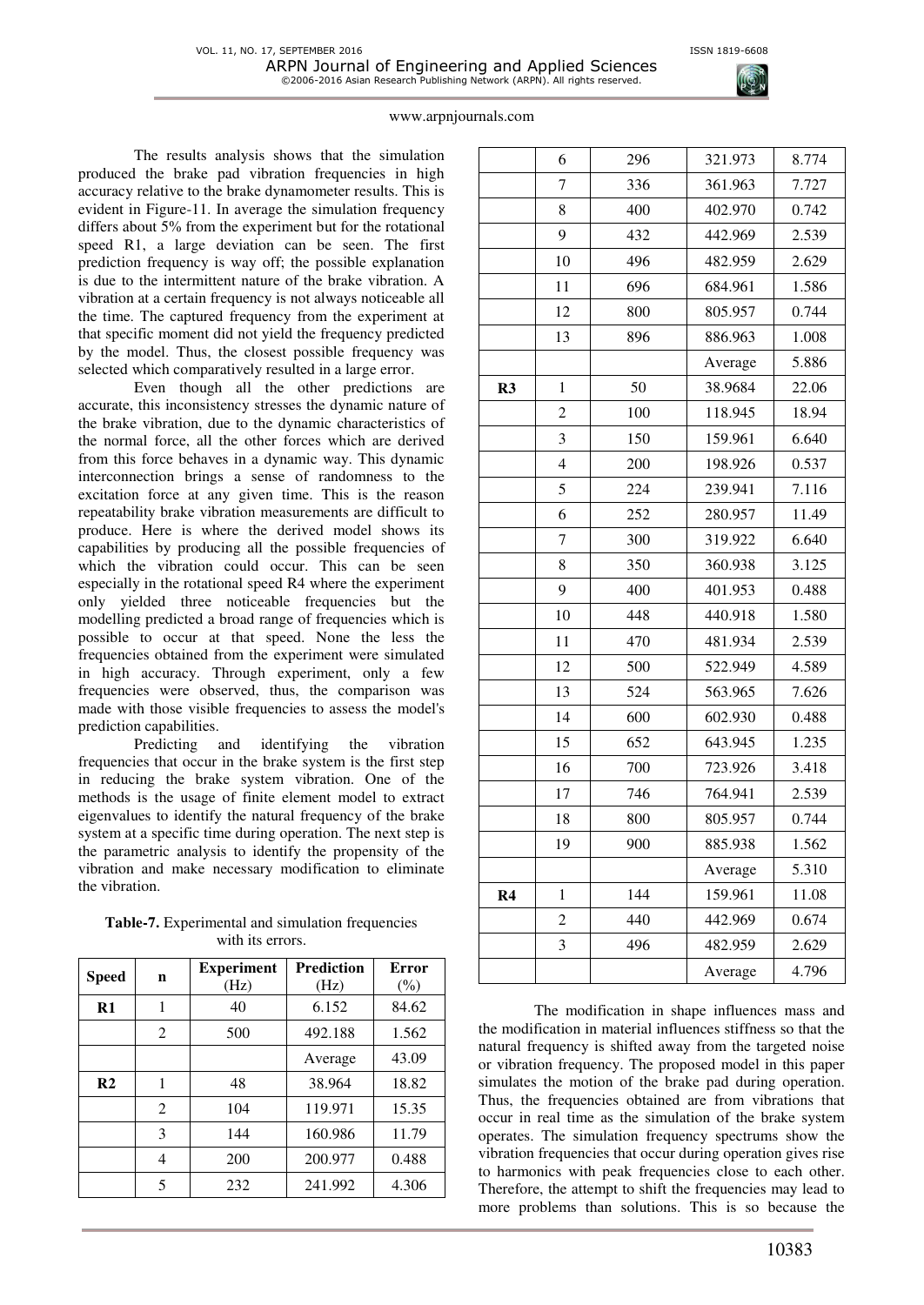shifted frequency may fall on a peak frequency and cause severe resonating vibrations.





**Figure-11.** Accuracy comparison between simulation and experiment for speed (a)  $R1$  (b)  $R2$ , (c)  $R3$  and (d)  $R4$ .

At varying speeds, referring Figure-9 and Figure-10, it can be said that the passive attempts to eliminate brake vibration is very challenging, fine tuning of a brake system to perform quietly in a highly variable environment is close to impossible. Therefore, an active method in reducing brake noise is most likely the best suitable method. The active method such as actively controlling the normal force distributing which in turn control the friction force could be employed. In the venture to produce an active control of the normal force, this model could be used to predict the vibrations that occur before actual hardware implementation can be carried out.

The fundamental reason for the closely formed harmonic frequencies is the disc and pad contact itself. Having a non-contacting brake would eliminate the harmonics that arises due to the contact. One candidate for such a brake system is the Eddy Current Brake (ECB) which retards motion with magnetic fields. Even though the ECB concept has been around for quite some time but recently the boom of hybrid vehicles makes the ECB an interesting point. The weakness of the ECB is that it could not hold the brakes when the vehicle comes to a stop. Implementing the ECB as a fully functional brake in a hybrid vehicle braking system would greatly increase the regenerative capability of the vehicle coupled with regenerative braking which works with the same laws as the ECB. A fully functional ECB would remove the conventional friction brakes together with the noise and vibration problem that comes with it.

#### **CONCLUSIONS**

The model was able to simulate all the possible frequencies that might occur during braking operation. The simulated frequencies matched accurately with experimental brake dynamometer test results. The simulated frequencies are within the range of known noise and vibration frequencies such as groan, roughness, and judder. Even though the temperature is a major factor in brakes but in this paper, this factor is neglected but none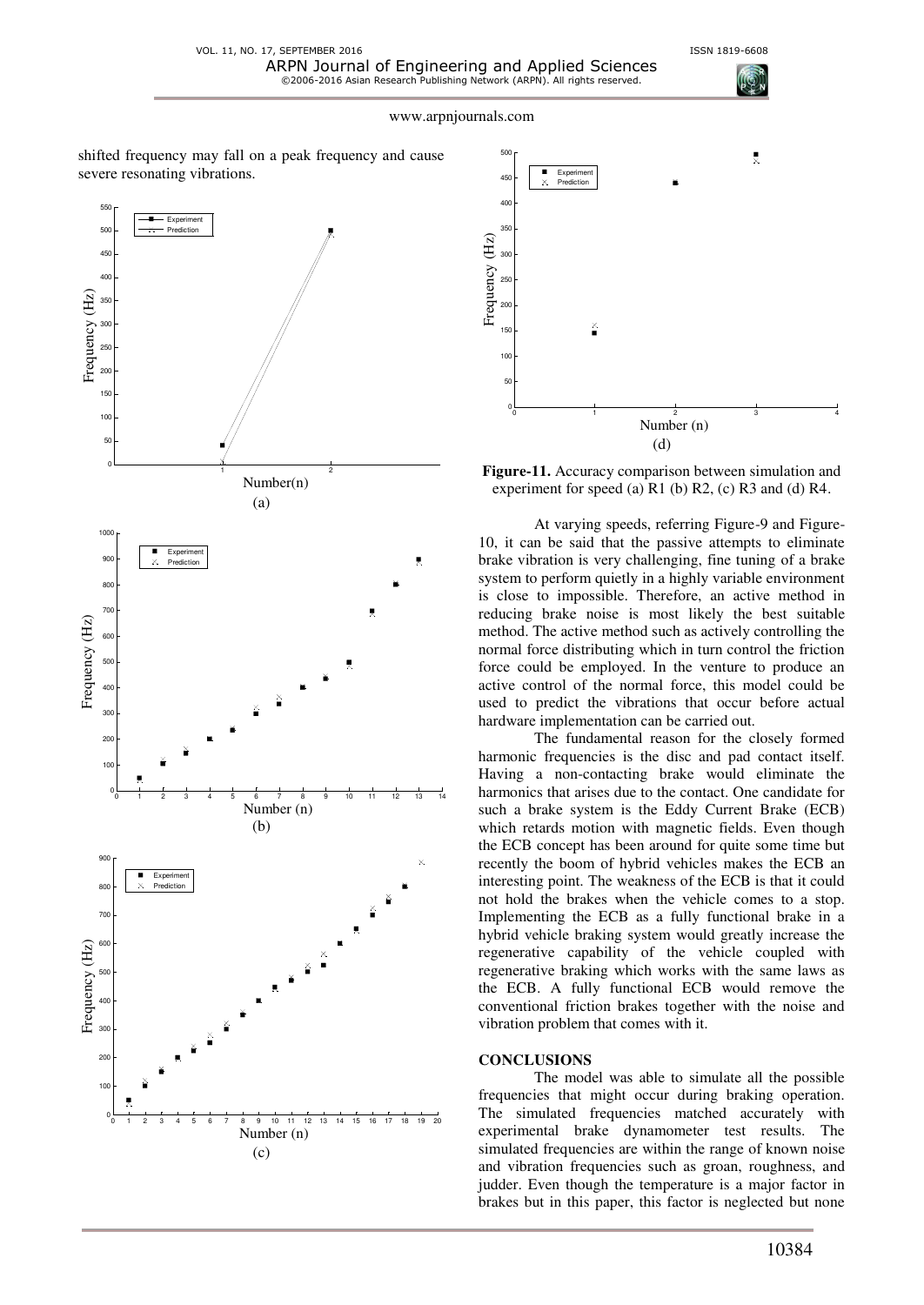

the less the validation is still expectable because during testing the brakes applied within a time period where there was no significant increase in temperature. With the validation of the model further studies using the model is possible. Testing could cover a wide range of braking parameters and also the dynamic behaviour at the brake pad and disc contacts. The model is still in its infancy and can be improved greatly.

The improvements can be made in terms of damping, the inclusion of temperature, wear and a more in-depth model of the brake disc. The damping equation used in the model is a simple one. A more complicated damping equation could be applied after performing detailed experiment on the brake pads to deduce its damping characteristics. Next is the temperature factor, it is well known that friction brakes produce heat during operation. The increase in temperature could contribute to the deformation of the brake pads thus the contact points could be compromised. A temperature function which is deduced from frictional contact could greatly improve results of brake pad deformation. Prolonged usages of the brakes lead to wear of the brake pad and disc. When a wear model is included in the current model, predictions of when the vibration hits a critical level could be made. Lastly, the disc could also be modelled in detail as was done with the brake pads and also with the recommendations made for the brake pad model could also be imposed on the brake disc. A complete friction pair model with the mentioned recommendation will become a powerful predictive tool.

### **ACKNOWLEDGEMENTS**

The author, Muhammad Zahir Hassan, would like to express his gratitude and special acknowledgements to Universiti Teknikal Malaysia Melaka and Ministry of Higher Education Malaysia for the funding of the postdoctoral scholarship at the Department of Industrial Design, Eindhoven University of Technology, The Netherlands.

### **REFERENCE**

- [1] M.Z. Hassan, P.C. Brooks and D.C. Barton. 2008. Thermo-mechanical contact analysis of car disc brake squeal, Proceeding of 26th Annual SAE Brake Colloquium and Exhibition, 12-15 October 2008, San Antonio Texas, USA. SAE Technical Paper: 2008-01- 2566.
- [2] K. Magaswaran, A.S. Phuman Singh and M.Z. Hassan. 2013. An analytical model to identify brake system vibration within the low-frequency domain, Proceeding of 31st Annual SAE Brake Colloquium and Exhibition, 6-9 October 2013, Jacksonville Florida, USA. SAE Paper 2013-01-2033.
- [3] Y.S. Lee. 1998. Frictional interface dynamics of an automotive disc brake, PhD Thesis, The University of Leeds, United Kingdom.
- [4] H. Jacobsson. 2003. Aspects of disc brake judder, Proceedings of the Institution of Mechanical Engineers Part D: Journal of Automobile Engineering. 217(6): 419-430.
- [5] B.A. Wernitz and N.P. Hoffmann. 2012. Recurrence analysis and phase space reconstruction of irregular vibration in friction brakes: Signatures of chaos in steady sliding, Journal of Sound and Vibration. 331(6): 3887-3896.
- [6] M.Z. Hassan, P.C. Brooks and D.C. Barton. 2013. The evaluation of disc brake squeal propensity through a fully coupled transient thermomechanical model, Proceedings of the Institution of Mechanical Engineers, Part D: Journal of Automobile Engineering. 227(3): 361-375.
- [7] A. Akay. 2002. Acoustics of friction. The Journal of the Acoustical Society of America. 111(4): 1525- 1548.
- [8] J. Kang, C.M. Krousgrill and F. Sadeghi. 2009. Wave pattern motion and stick–slip limit cycle oscillation of a disc brake, Journal of Sound and Vibration. 325(3): 552-564.
- [9] K. Augsburg, H. Günther, H. Abendroth and B. Wernitz. 2003. Comparison between different investigation methods of quasi-static and dynamic brake pad behaviour, Proceeding of 21st Annual SAE Brake Colloquium and Exhibition, 6-8 October 2003, Hollywood Florida, USA. SAE Technical Paper: 2003-01-3340.
- [10]E. Wegmann, A. Stenkamp and A. Dohle. 2009. Relation between Compressibility and Viscoelastic Material Properties of a Brake Pad, Proceeding of 27th Annual Brake Colloquium and Exhibition BRAKE 2009, 11-13 October 2009, Tampa Florida, USA.SAE Technical Paper: 2009-01-3017.
- [11]M. Nishiwaki. 1993. Generalized theory of brake noise, Proceedings of the Institution of Mechanical Engineers Part D: Journal of Automobile Engineering, 207(3): 195-202.
- [12]O. Giannini and A. Sestieri. 2006. Predictive model of squeal noise occurring on a laboratory brake, Journal of Sound and Vibration, 296(3), 583-601.